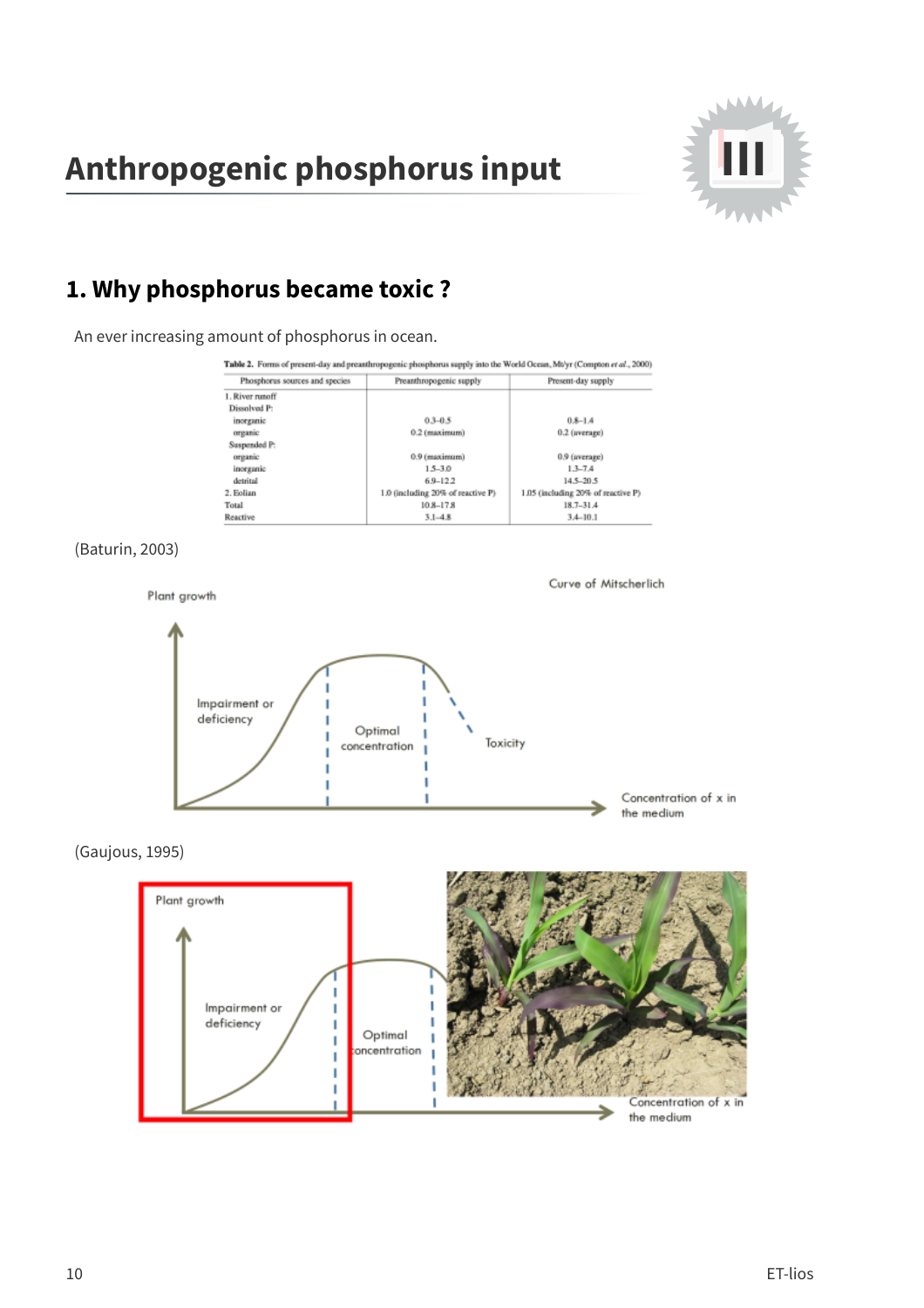

#### Eutrophication phenomenon



#### (Pinay, 2018)

Social consequences :

- Crystalization of social tensions
- Agricultural world, local elected officials and environemental protection associations
- DIfferent environement conceptions of public action, social responsability and scientigic knowledge

# **2. Why is it important ?**

#### **According to you, is this phenomenon reallyimportant ?**

#### **A. I guess, otherwise this course wouldn't exist**

- B. It is important but there are bigger issues
- C. Not important, it is nothing in front of other issues

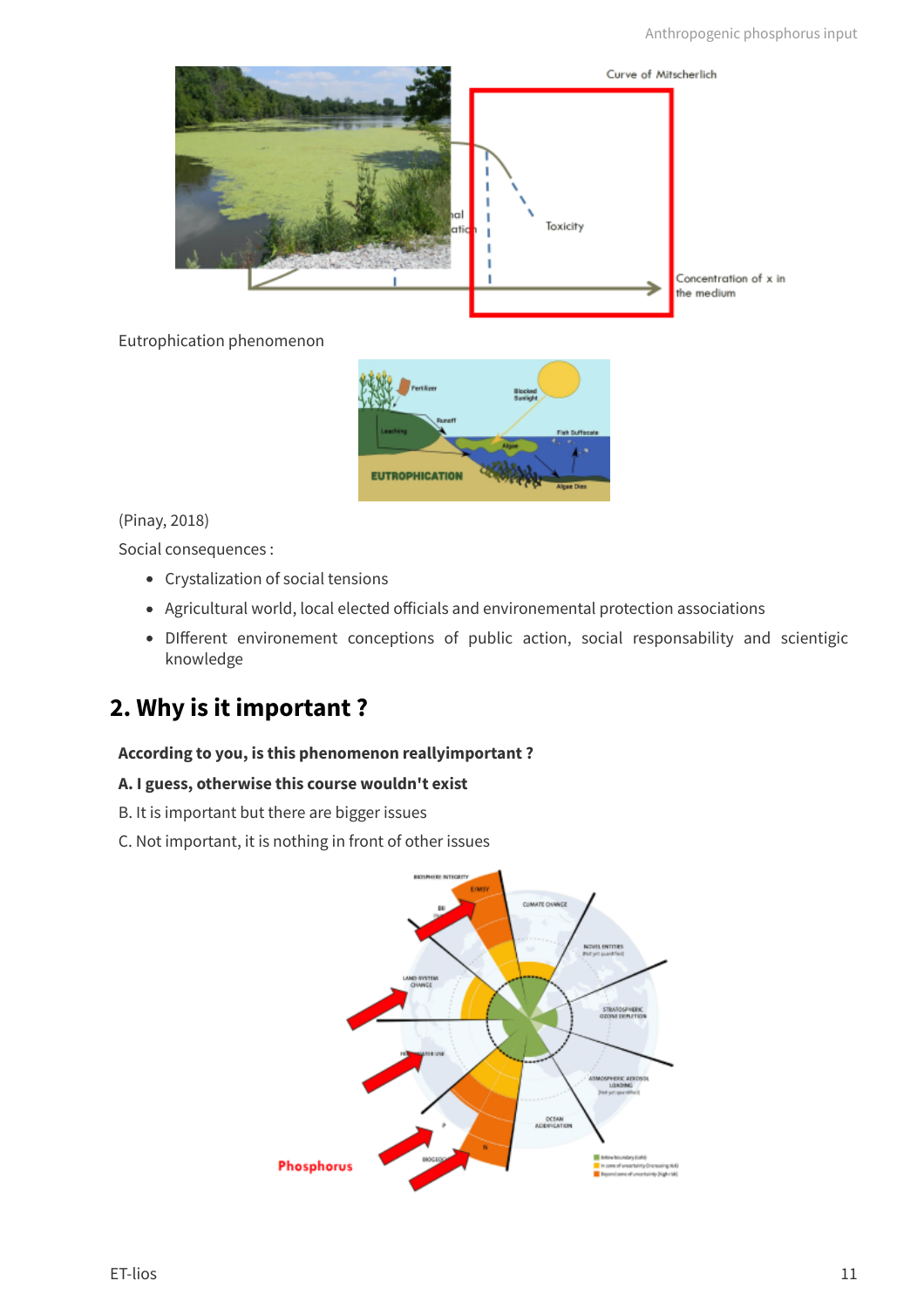#### (Steffen, 2015)



### **3. Current phosphorus dependency**

Rapid food demand to rapid population growth

Rectification of phosphorus deficiency of soils

Saving people from starvation

« 90% of global demand for phosphorus is for food production, currently around 148 million tonnes of phosphate rock per year (Smil, 2000a, Smil, 2000b, Gunther, 2005) »

(Cordwell, 2009)

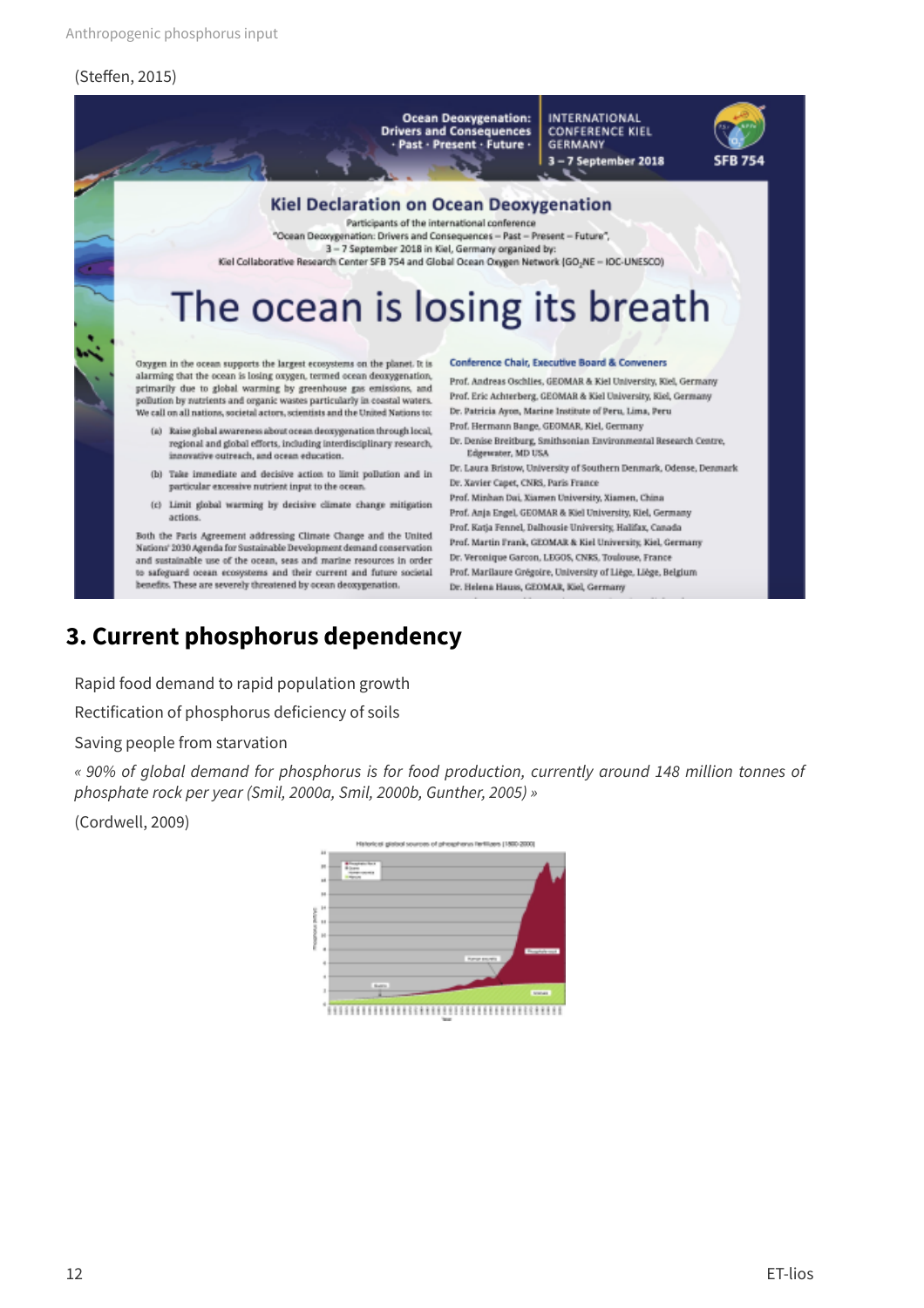#### **Phosphorus peak**



**Peak Phosphorus scenarios** 

Figure 1. Peak phosphorus curve, indicating that production will eventually reach a maximum, after which it will decline. Red line indicates the original 2009 analysis based on USGS reserve data (Cordell, Drangert & White, 2009), while the green curves were updated with IFDC 2010 phosphate rock reserve data.

(White, s.d.)

## **4. Prospective of phosphorus demand**

« Following more than half a century of generous application of inorganic high-grade phosphorus and nitrogen fertilizers, agricultural soils in Europe and North America are now said to have surpassed ʻcritical' phosphorus levels »

« Consequently, demand for phosphorus in these regions has stabilized or is decreasing. »

« However in developing and emerging economies the situation is different. Global demand for phosphorus is forecast to increase by around by 3–4% annually until 2010/11 »

=> high demand and an approaching peak...

### **5. A new war on phosphorus ?**

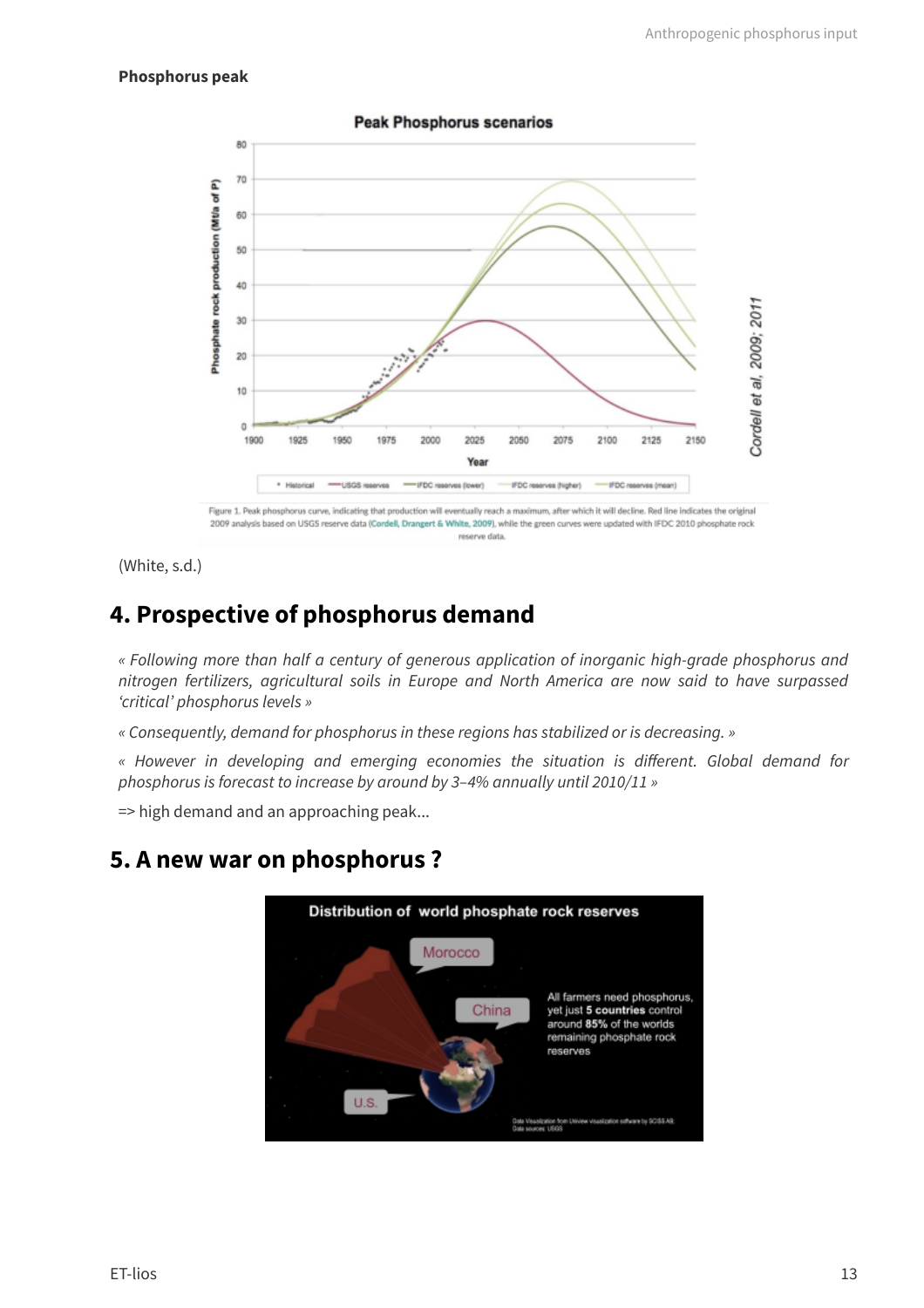

(Wikipedia, s.d.)

### **6. How can we ensure the safety of phosphate supplies?**

Phosphorus security goals might therefore include:

- 1. "Increase number of people fed per tonne phosphorus input, or, reduce total phosphorus demand while maintaining food/agricultural output;
- 2. Reduce dependence on phosphorus imports (to reduce vulnerability to geopolitical dynamics and thereby increasing long-term access to phosphorus);
- 3. Ensure healthy soils (no phosphorus-deficiency, no phosphorus accumulation, balanced nutrition and presence of organic matter);
- 4. Ensure farmers needs are met (e.g., maintaining or increasing productivity; ensuring access to phosphorus fertilisers);
- 5. Reduce losses and wastage where avoidable;
- 6. Reduce eutrophication and pollution by preventing phosphorus from the food system from entering waterways."
- 4/5 phosphorus mined for food production never actually reaches the food on our forks
- Existence of a whole toolbox of phosphorus recycling and efficiency
- Low tech and high tech phosphorus recovery in the sanitation sector to changing diets



Reduce and change



it changes how society works

### **7. Sustainable management of phosphorus**

Possible solutions for the management of phosphate nutrition of tropical crops in the context of ecological intensification :

- 1. Making better use of the diversity of the plant world and genetic resources
- 2. Greater use of species assemblages in time and space